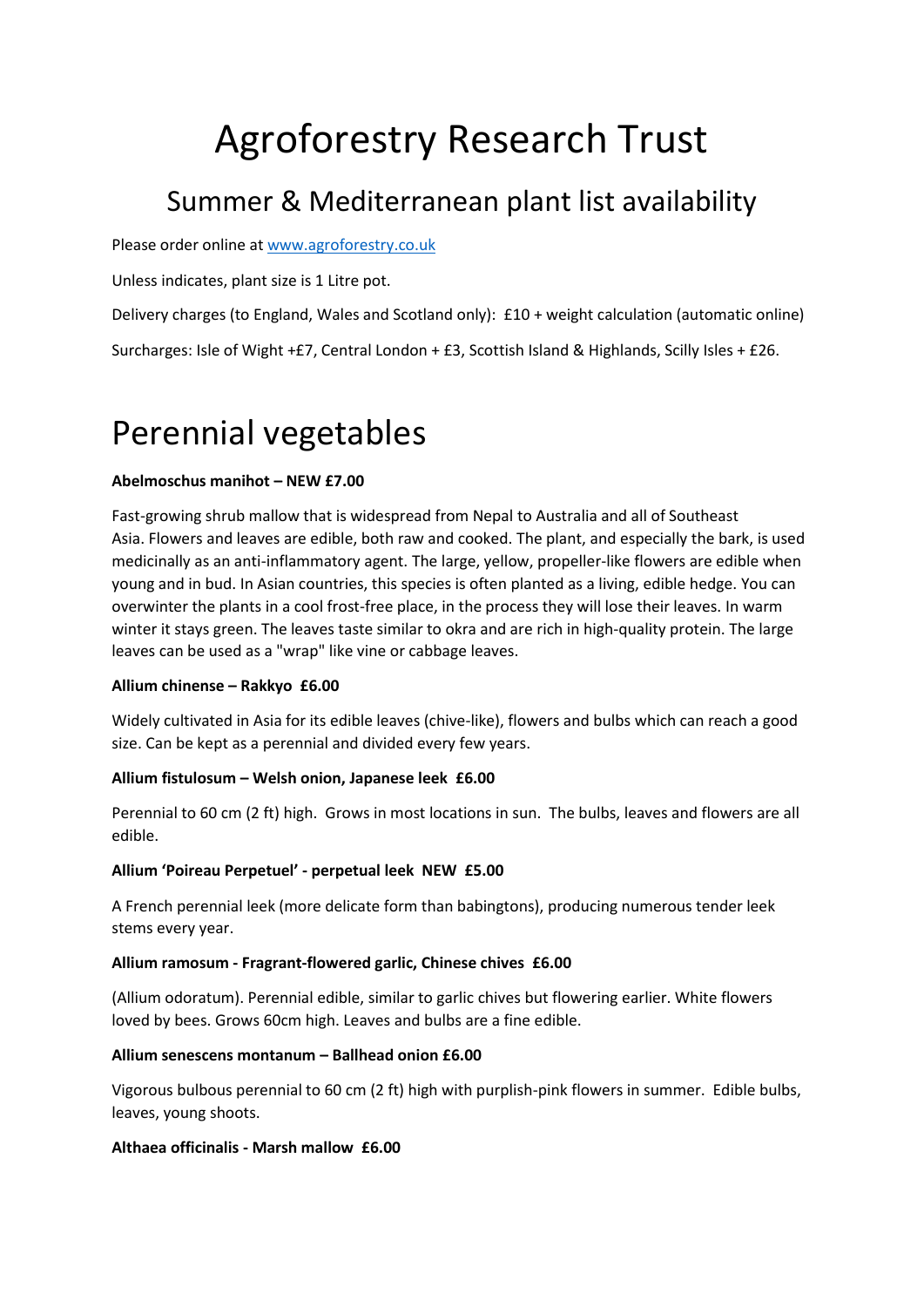Perennial To 1.2m high, found at marsh edges but tolerates most soils and sites. The roots were once the source of the sweet 'marshmallow'. The leaves and roots are cooked as vegetables and the whole plant is medicinal

# **Aruncus dioicus – Forest goats's beard, Forest asparagus NEW £6.00**

Hardy perennial plant from central Europe. The shoots make excellent eating in spring. Later in the year it makes a great bee plant. Like partial shade and a moist soil.

# **Bunium bulbocastanum – Pignut, Earth chestnut £6.00**

Perennial. The tubers it forms are edible, as are the leaves, seeds and flowers - all cooked and with a caraway flavour. Likes a well drained soil.

# **Campanula portenschlagiana – Wall bellflower £6.00**

A low-growing perennial quickly forming an evergreen mat of small, rounded leaves. Bell-shaped violet-blue flowers 2cm in length borne freely on branching stems to 20cm in height, in summer. Flowers and leaves can be used in salads. Needs very good drainage and often seen growing on walls.

# **Capsicum baccatum – Bell chilli £6.00**

Shrub to 1.5m high in frost-free conditions. The orange-red fruits are inverted at the bottom so that the bell shape is created. You can eat this variety straight without burning your mouth it has a lot of aroma, but only a very mild spiciness.

# **Capsicum baccatum 'Criolla Sella' – Shrub chilli £6.00**

Shrub to 1.5m high in frost-free conditions. Native to Bolivia and Peru, it bears a huge number of small, but bright yellow-orange fruits that are very aromatic. This variety has a double benefit - the pure flesh has a mild taste like paprika; only if you add the seeds will you have medium heat.

# **Capsicum frutescens Peruvian Purple – Shrub chilli £6.00**

Shrub to 1m high in frost-free conditions. Native to Peru, it bears small dark purple fruits that are very aromatic and moderately hot.

# **Capsicum pubescens 'Amarillo' ½ L– Yellow tree chilli NEW £5.00**

Shrub to 1.5m high in frost-free conditions. Produces roundish bright yellow fruits, fairly mild in heat.

# **Capsicum pubescens 'Rojo' ½ L – Shrub chilli £5.00**

Shrub to 1.5m high in frost-free conditions. Produces several flushes per year of roundish fruits, green turning red, moderately hot.

# **Chenopodium ambrosoides – Epazote NEW £6.00**

Warm climate perennial. Leaves and tiny flowers are traditionally used in bean and legume dishes in Mexico. It also improves digestion.

# **Claytonia sibirica – Siberian purslane £6.00**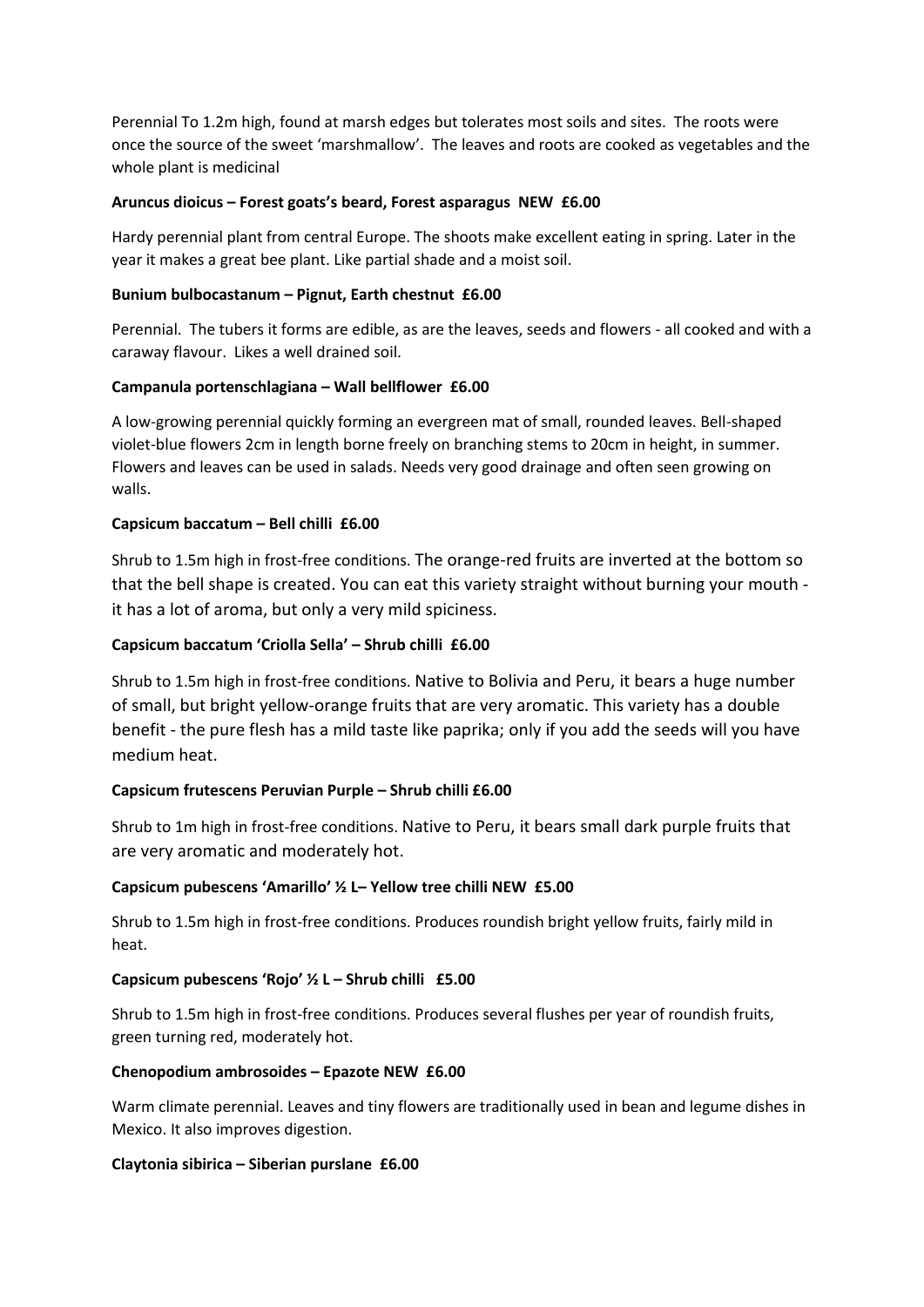This North American short-lived perennial grows 20 cm high in a any moist soil in sun or part or full shade. The leaves are edible, raw (an excellent salad plant – beet flavour) or cooked, and the plant can be used for ground cover - it self-seeds freely. Hardy to -35ºC.

# **Cochlearia officinalis – Spoonwort, Scurvy grass £6.00**

Not like a grass at all - in fact a perennial evergreen brassica growing 30cm high, with leaves and flowers having a cabbage/mustard flavour, makes good eating.

# **Helianthus maximiliani - Maximilian sunflower £6.00**

Tall tuberous perennial from North America. Produces edible tubers (a perennial artichoke). Likes a well-drained soil; hardy to -30°C.

# **Hesperis matronalis – Dame's rocket NEW £6.00**

Biennial or short-lived perennial plant from the brassica family, growing to 1m high. Produces a lot of very good edible leaves for using raw or cooked. Undemanding to grow.

# **Malva alcea - Hollyhock mallow £6.00**

A robust upright perennial growing to 1 m (3 ft) tall, freely flowering in summer and autumn with large purple-pink flowers, will self-sow. The leaves are excellent in salads with a mild flavour; the flowers are also very good in salads. The leaves are medicinal and a fibre has been made from the stems; various dyes are made from the plant; bees love the flowers. Grow in any soil in sun or part shade; hardy to -25ºC.

# **Malva moschata – Musk mallow £6.00**

An upright perennial growing to 1 m (3 ft) tall with pale pink or white flowers. The leaves are excellent in salads with a mild flavour; the flowers are also very good in salads.

# **Oxalis valdivensis ½-1 L £6.00**

Chilean yellow sorrel. Low hardy annual plant with yellow flowers. Leaves and stems make excellent eating in salads. Will self seed in the right position.

# **Piper auritum 1L-2L – Mexican pepper leaf / Hoja Santa £10.00**

Perennial/shrub to 1m high, suckering, large aromatic leaves are used as flavouring and for wrapping food parcels. Needs frost-free conditions to overwinter.

# **Plantago lanceolata – Ribwort plantain £5.00**

Bushy perennial 30cm high with long narrow leaves – excellent in salads before they get too old.

# **Reichardia picroides NEW £7.00**

A lettuce-sized perennial plant from the Mediterranean. In Crete the edible leaves are valued for using raw or cooked. Needs mild conditions to overwinter and good drainage.

# **Rumex sanguineus Red Lava – Blood dock NEW £6.00**

Perennial from Europe and Asia, growing to 1 m (3 ft) high, with red-veined leaves. The young leaves make a good cooked vegetable and can be added raw to salads. The roots are used medicinally. A good mineral accumulator. Any soil in sun or part shade; hardy to -20°C. This variety has especially pronounced veins making the leaves look stunning in a salad.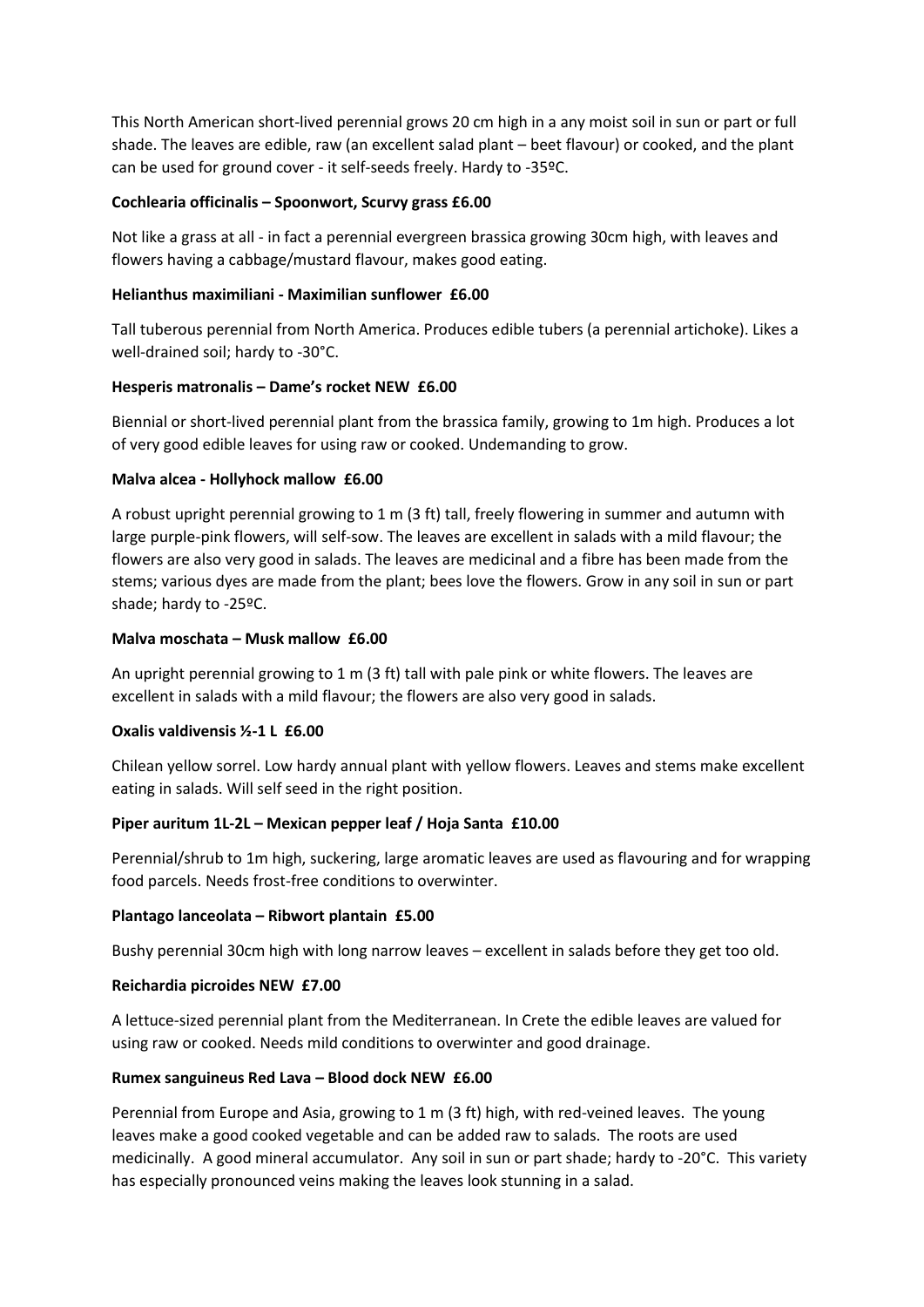#### **Sanguisorba minor – Salad burnet £6.00**

Low grown grassland plant. The young leaves are available all year and are edible in salads with a mild cucumber flavour.

#### **Sedum spurium - Crimson stonecrop £6.00**

A low growing creeping semi-evergreen perennial with succulent edible leaves. Likes a well-drained soil and sun.

#### **Silene vulgaris – Bladder campion £6.00**

Bladder campion. A European perennial growing 60cm high or so. It had nice edible leaves raw in salads or cooked.

#### **Stachys palustris – Marsh woundwort £6.00**

European perennial plant of moist and wet places (but grows fine anywhere!), growing to 60cm high, and spreading to form patches. Bears edible tubers similar to crosnes; also a great bee plant.

#### **Talinum paniculatum – Jewels of Opar £6.00**

Just the name makes you want to grow it! This is a lovely small evergreen subshrub from the Americas, with flowers followed by tiny jewel-like fruits. The succulent leaves are a great edible, particularly in salads. Requires frost-free conditions to overwinter.

#### **Thlaspi arvense – Field pennycress NEW £6.00**

A great edible annual plant from the brassica family native to Europe and Asia. Grows up to 60cm high. The leaves have a flavour of leek, mustard and cress together and are good in salads or to cook.

# Herbs & spices

# **Achillea millefolium – Yarrow £6.00**

Mat-forming perennial, spreading via rhizomes. Edible leaves, medicinal, bee plant, ground cover, accumulator. Likes sun and a well drained site; hardy to –40 °C

# **Agastache foeniculum – Anise hyssop £6.00**

A perennial growing to 90 cm (3 ft) high, which likes a sunny position and a well-drained soil. The leaves and flowers are edible raw, with an excellent sweet aniseed flavour. The plant can also be used medicinally and is liked by bees. Hardy to -10ºC.

# **Agastache rugosa – Korean mint £6.00**

Perennial growing to 60 cm (2 ft) high or more, with spikes of blue flowers much loved by bees. The leaves are anise-flavoured and used as a flavouring and for teas; also medicinally in Chinese medicine. Likes a well-drained soil and sun; hardy to -15ºC or so.

# **Aloysia triphylla – Lemon verbena NEW £7.00**

In mild frost-free conditions this will make a 2-3m high shrub. The incredibly fragrant leaves are used for flavouring and herb teas.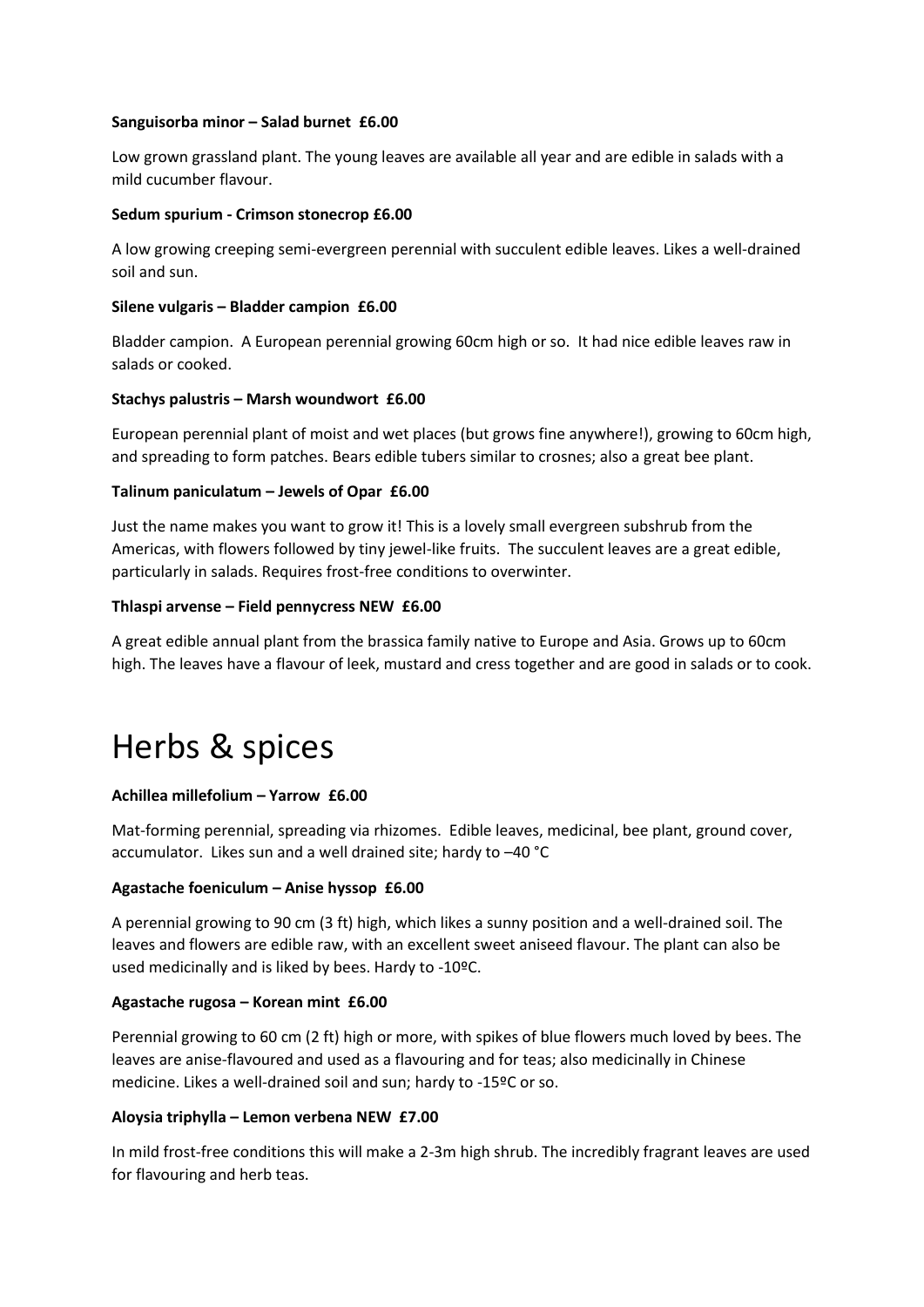# **Artemisia dracunculus – Tarragon £6.00**

Perennial plant from southern Russia, source of the familiar herb. As well as the edible leaves, the essential oil is used as a flavouring and the leaves are used medicinally. Likes a dry sunny site; hardy to -15°C. Watch out for slug predation.

#### **Calamintha nepeta – Calamint £6.00**

A wide spreading perennial growing to 60 cm (2 ft) high, with stems rooting as they go, with whitelilac flowers in profusion from spring to summer. The leaves are used as a flavouring and for teas, also medicinally; bees love the flowers. Makes a very good ground cover plant. Likes any reasonable soil and sun or part shade; hardy to -20ºC.

#### **Clinopodium vulgare – Wild basil, Whirlwind NEW £6.00**

Perennial herb, used as a flavouring and an infusion is made from the mildly thyme-like tasting leaves. Used medically too for an upset stomach.

# **Cymbopogon citratus ½ L – Lemon grass NEW £6.00**

Perennial with grass-like leaves growing to 1m high. Lower leaves and stems an excellent flavouring. Needs frost-free conditions to overwinter.

#### **Cymbopogon exaltatus ½ L - Ginger lemon grass £6.00**

Close relative of lemon grass but with a fantastic ginger flavour in addition. Grows 80cm high and needing a frost-free location.

#### **Cymbopogon flexuosus - Lemon grass £7.00**

Grassy-looking perennial to 1m high with fantastic lemon flavour leaves and stems. Needs a frostfree location.

# **Helichrysum italicum 'Dartington' – curry plant £6.00**

Evergreen shrub to 45cm high requiring a well-drained sunny site, hardy to -10C. The leaves are used as a flavouring (lavender like).

#### **Monarda citriodora – Lemon bergamot NEW £6.00**

Perennial, likes a well drained soil, has wonderful flavoured leaves for flavouring, salads, making teas etc.

#### **Monarda didyma - Sweet bergamot, Oswego tea £6.00**

A North American perennial growing 1-1.2 m high with scarlet or pink flowers in summer. The leaves can be used as a flavouring or for tea (added to China tea, they produce a taste like Earl Grey tea); the flowers are also edible. Much loved by bees. Grows in any soil, in sun or part shade; hardy to - 25ºC.

#### **Monarda punctata – Yellow Monarda NEW £6.00**

From Eastern North America, a perennial with yellow flowers in summer. All aerial parts are thymescented and are used for flavouring.

#### **Myrtus communis ssp Tarentina – Myrtle £12.00**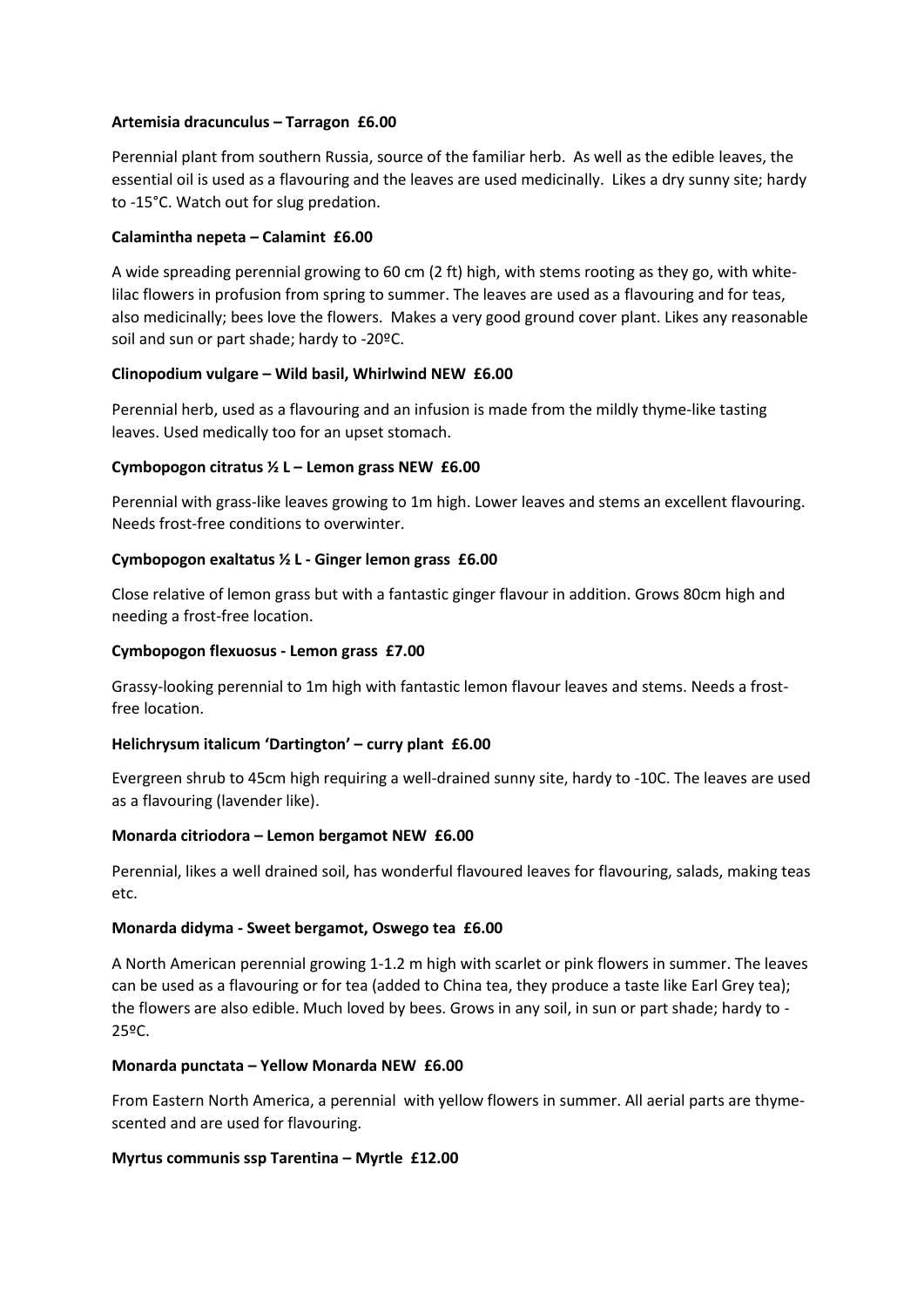A dense evergreen shrub, more compact and rounded than the species. All parts used as a flavouring. The oil is also used in perfumery, and the plant is used by bees. Likes a neutral or alkaline soil and full sun.

# **Origanum vulgare – Oregano £6.00**

A bushy, woody-based perennial growing 45-60 cm (18-24") high and wide, with dark green leaves and tiny mauve flowers in summer, much loved by bees. Likes a well drained soil and sun or part shade. The leaves are used as a culinary herb, as is the essential oil from them. Also used medicinally, and for dyes. The plant is supposed to repel ants and other insects. Makes a good ground cover in sunny locations. Grow in any well drained soil in sun or part shade; hardy to -23°C.

# **Origanum vulgare 'Greek' – Greek oregano £7.00**

Greek oregano. This Greek variety has extra pungent leaves.

# **Rosmarinus/Salvia 'Miss Jessops' – Rosemary £6.00**

Vigorous, upright variety of rosemary, growing to 2 m (6 ft) high and wide which is a bit hardier too.

# **Schinus molle – Peruvian pepper NEW £8.00**

An evergreen tree, large in South America but much smaller in cultivation here. A commercial source of pink peppercorns to use as a spice, the leaves are also sometimes used for flavouring. Can tolerate light frosts but likes warm conditions.

# **Solidago canadensis – Goldenrod NEW £6.00**

A hardy herbaceous perennial from North America growing 1m high or more, sometimes forming colonies. The young leaves and flowering stems are edible, but better known as a medicinal plant long used in herbal medicine.

# **Tagetes lucida – Mexican marigold, Sweet mace NEW £6.00**

A tender perennial up to 1m high, needs frost-free to overwinter with aromatic, glossy green leaves. The leaves are used for flavouring and teas with a tarragon-anise flavour. A good beneficial insect plant.

# **Valeriana officinalis – Valerian NEW £6.00**

European perennial growing 1.5 m (5 ft) high when flowering, liking sun or part shade and most soils. A well-known and frequently used medicinal plant, sometimes commercially cultivated. Makes a good liquid plant feed and compost activator. Watch out for cats who love to roll on the plant! Hardy to -20°C.

# **Vitex agnus-castus 2L – Chaste tree £10.00**

An aromatic medium shrub from Southern Europe, growing to 3 m (10 ft) high, sometimes more. The fruits and seeds are used as a pepper substitute and the leaves as a spice. The leaves are also used medicinally. Branches are used for basketry and the bush is a bee plant. Likes a well-drained soil and full sun; hardy to -15°C.

# Fruits

# **Acca sellowiana – pineapple guava 2L £12.00**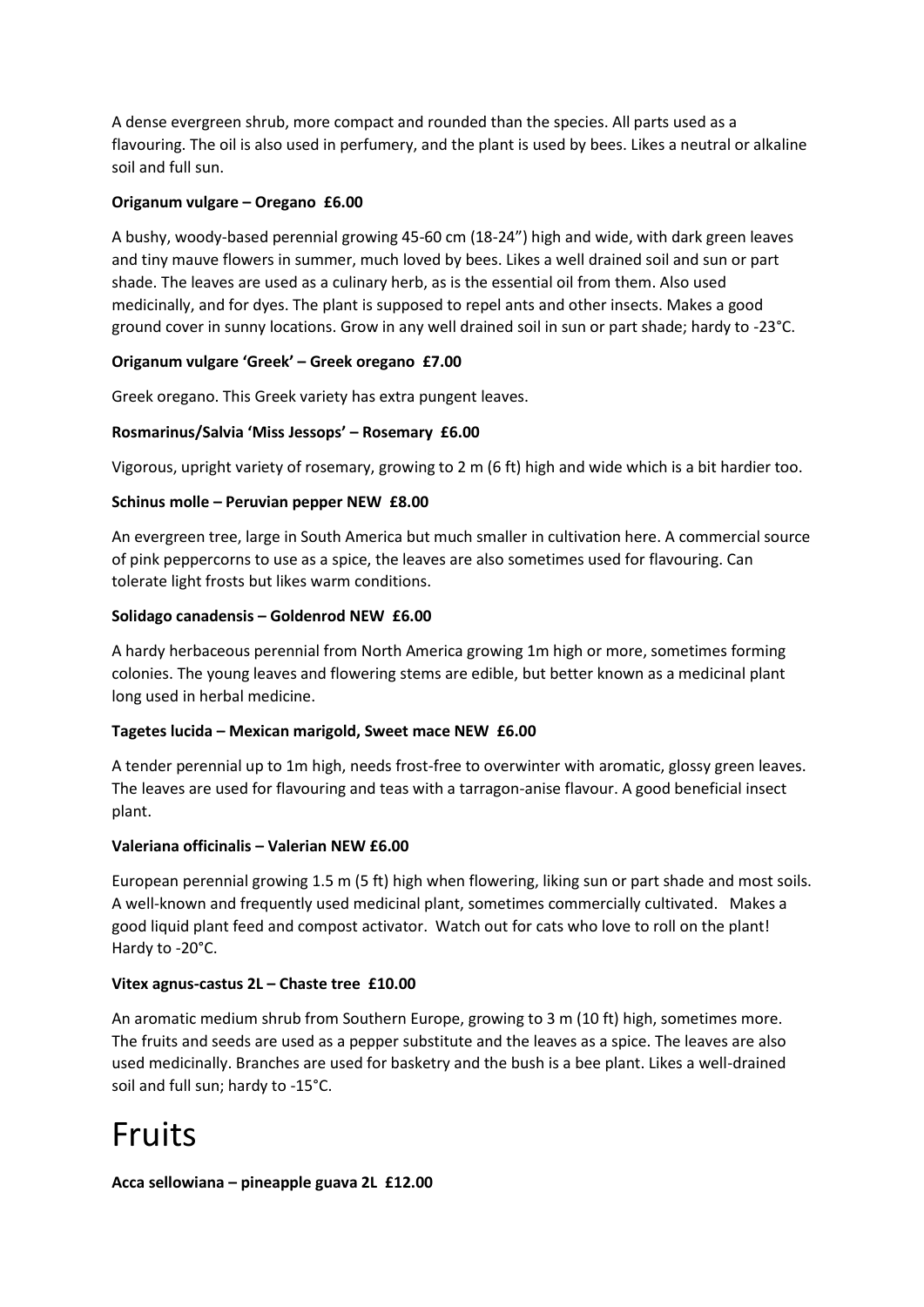A bushy evergreen shrub with grey-green leaves growing to 2 m (6 ft) high or more. Large flowers are white and purple in midsummer, and are followed by reddish-green edible fruits 5 cm (2") long in hot summers. The fruits are delicious, being aromatic, with a pineapple-strawberry flavour. The flowers are also edible raw, being sweet and delicious. Can be used for hedging in mild maritime areas - hardy to -12°C. Likes sun and a well-drained soil; good on walls in cooler climes.

#### **Arbutus unedo Compacta – Strawberry tree NEW £8.00**

A small bushy evergreen tree to 2.5m (8 ft) high and wide, a dwarf variety. Bears red strawberry-like fruits 20 mm across with a delicate flavour. Likes sun and a well-drained soil.

# **Carpobrotus edulis – Sour fig £6.00**

Creeping and mat forming evergreen succulent from S.Africa. Bears edible fruits and leaves.

#### **Citrus Lemonquat NEW £8.00**

A hybrid of lemon and kumquat, with excellent fruits which can be eaten skin and all.

#### **Fuchsia Gracilis 2L £8.00**

Graceful shrub 1-2 m high. Flowers dainty, slendet, scarlet-purple, followed by dark edible fruits.

#### **Fuchsia Riccartonii 2L £8.00**

Very hardy, upright bush, 2-3 m high. Flowers scarlet-purple are followed by dark, almost black edible fruits.

#### **Olea europaea 'Aglandau' – Olive 2L £25.00**

A good oil variety. Slow-growing, compact bush to about 2 m high in Britain. Very productive and self-fertile. French variety.

# **Olea europaea 'Salonenque' – Olive 2L £25.00**

From Provence in France, used for oil and table olives.

# **Passiflora caerulea 'Constance Elliott' – Blue Passion flower £8.00**

If you see a climbing passion flower outside in Britain, then this is probably the species it will be. A vigorous, rampant species which is evergreen in mild areas, with large beautiful flowers in summer and autumn. These are followed by ovoid, orange-red fruits 1-1½" long, which can be used as a flavouring (especially the tasty fruit pulp). Also a bee plant. Needs sun. Hardy to -15°C, perennial in cold climates.

# **Passiflora edulis 'Golden Giant' ½ L – Passion fruit – NEW £7.00**

The well-known passion fruits you can see in the supermarkets and in restaurants come from this species. A south American climbing vine, reaching many metres in height. It needs greenhouse conditions in Britain, and a well-drained soil; the fruits are freely borne here in such conditions, and are bright yellow.

# **Passiflora incarnata – Maypop £7.00**

A herbaceous perennial from North America, climbing up to 5 m (16 ft) each season. The fruits, containing a small amount of pulp, are sweet and edible; the leaves and stems are used medicinally.